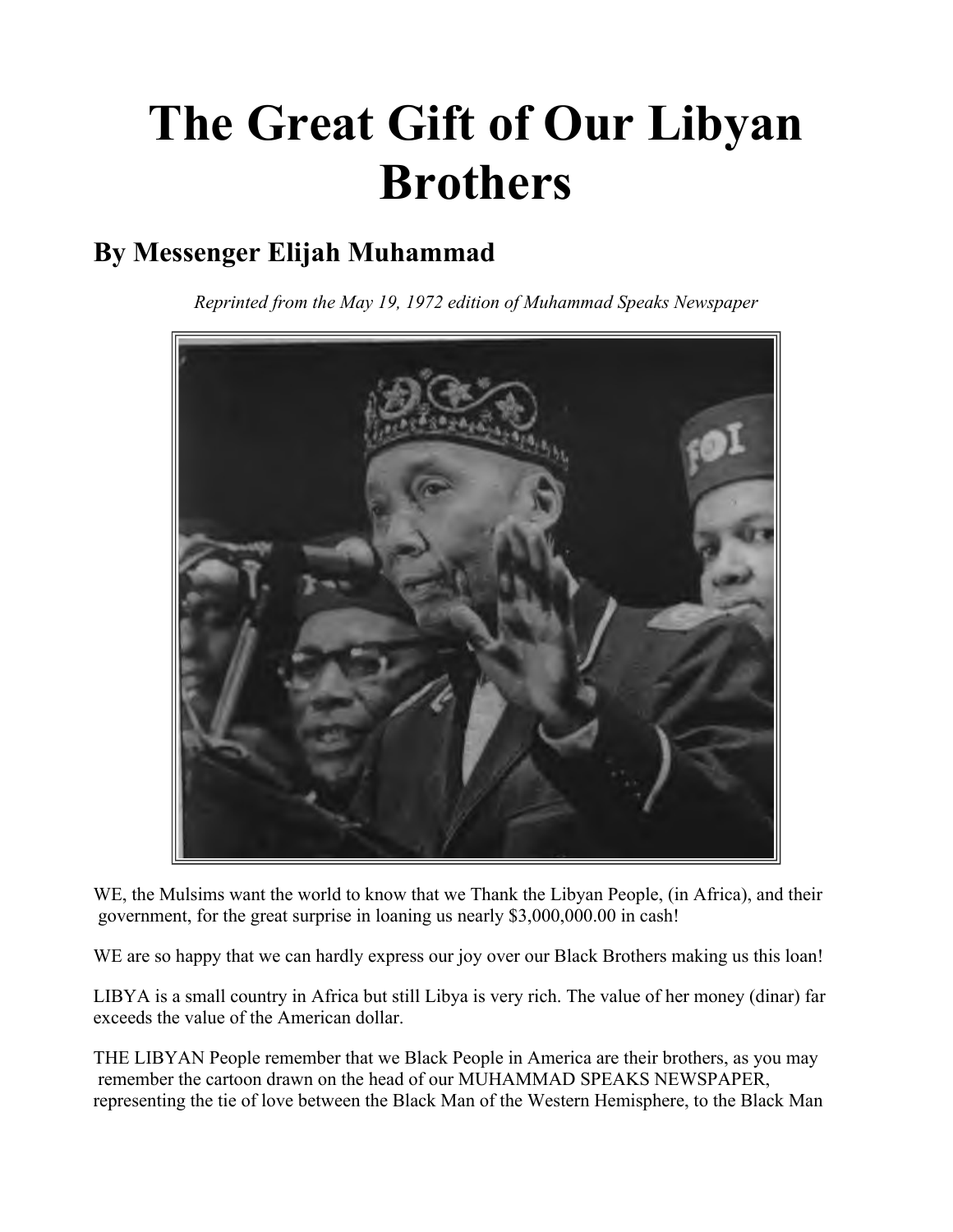around the earth, which takes in Africa, number one, and reaches around Asia and the Isles of the Pacific, and back to America!

THEY KNOW who we are. They know that we are the Lost-Found Black Brothers and Black Sisters who were kidnapped by the devil of England, John Hawkins. They remember the rape of Africa for Black slaves.

AND today, if Allah (God) Who Found us, Does Not Unite us in help, throughout the rich world of our Black Brohters, we will have a little harder time than we would desire to have, in getting united and doing something, for Black Self, in America.

IT takes millions and billions of dollars to get us set up here in America to do something for Black self. One or two million dollars in hand, is no more than one or two dollars - it takes hundreds of millions and billions of dollars to set up a government for our Black self.

OUR Black Libyan Brothers know what it is to carry on a government among Black self. In the act of giving us a little help of a few million dollars, this is a great help to us! It is like a man stranded with his car on the bottom of a hill due to the lack of gas.

THE man can put just a little amount of gas in the car and it can get him started up the hill, where perhaps the man may get another lift, and more gas, to keep his car pulling up the hill.

SO, I am grateful to Allah and to my Black brethren to Libya, Africa, for giving me and to my followers such a great lift, in our struggle to reach the top of the hill of civilization.

AND EVERY follower of mine is so happy this morning, until I do not know whether our Black Brothers would recognize us, with the glow of gladness and happiness that this nearly \$3,000,000.00 has made us have.

THE white people of America should give us a start with a few million dollars for us to go for Black self. We are their Black once-slave, but as the world knows, white America makes every effort to keep the children of the once-servitude Black slave-parents of ours, a continual slave to them.

THE white people of America are so wicked against helping the Black once-slave that if they hear that a foreigner wants to help us, the white American goes and tries to prevent foreigners from helping us!

THIS SHOWS how hateful and evil the children of the white race are in their evil desire to kee us a free slave and to prevent any foreign help to come to us.

THE white man likes to see us suffering for his help and he protions his help our to us, such as a little food to eat, and a half-rotten and torn-down house to live in!

SO SINCE Allah (God) has Come and Found us, which agrees with many prophecies and symbols of prophecy that the Black Man was bruised and mangled and made into something altogether different from his Black Brothers that even the color of the Lost-Found has been changed through the constant mixture of the blood of the enemy, until he is hardly recognized as a true Black Brother of Africa.

THIS is the fulfillment of the prophecy of 'Joseph's coat' which had become bloody to make his father, Jacob, think that Joseph was slain by beasts - Joseph was slain by human beasts, and the blood of the human beast is in our skin!